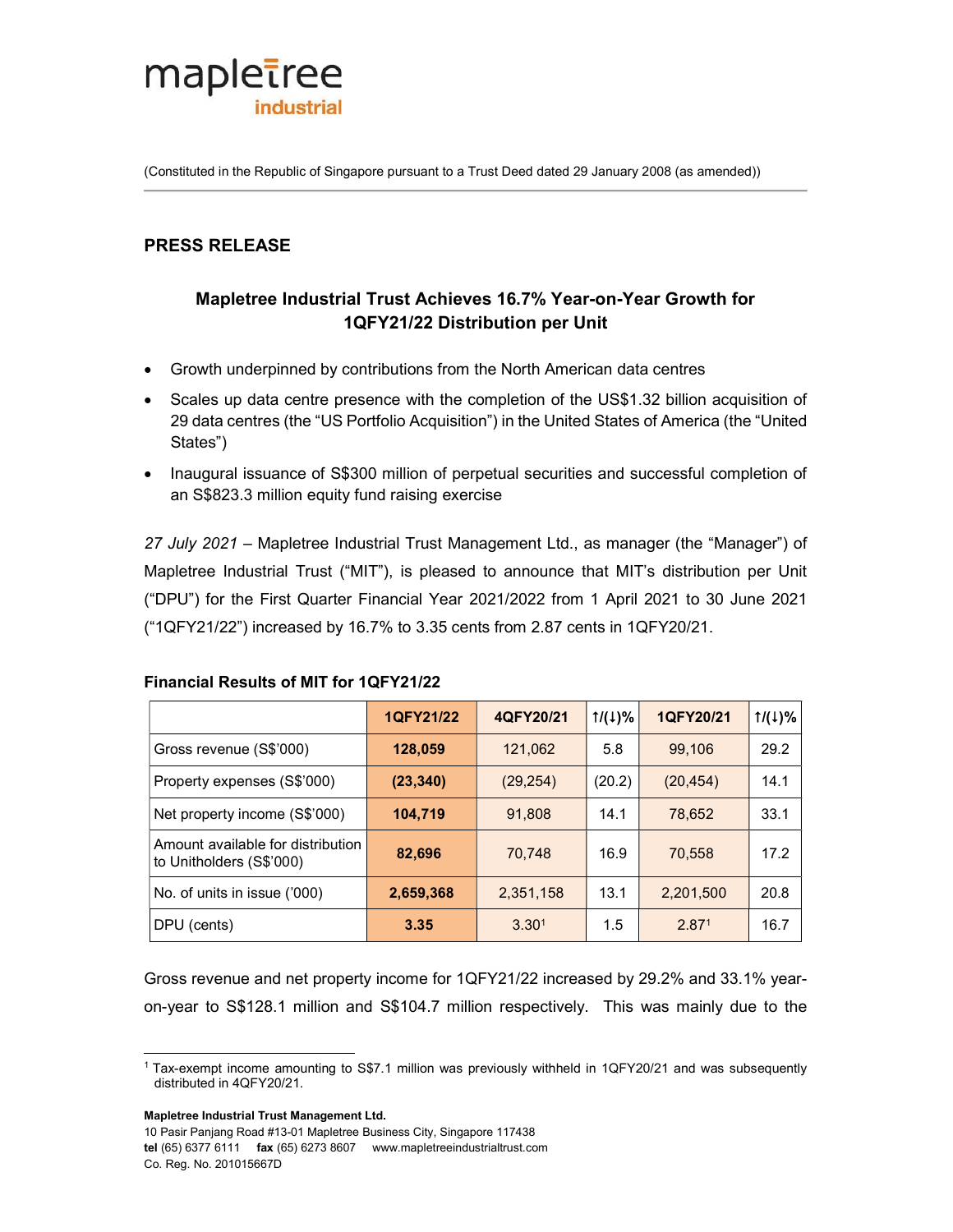consolidation of revenue and expenses from the 14 data centres in the United States, the contribution from the recent acquisition of 8011 Villa Park Drive, Richmond, Virginia as well as the absence of rental reliefs provided to tenants in 1QFY21/22.

Accordingly, the amount available for distribution to Unitholders for 1QFY21/22 grew 17.2% year-on-year to S\$82.7 million. DPU of 3.35 cents for 1QFY21/22 was 16.7% higher than 2.87 cents in 1QFY20/21<sup>2</sup>.

Mr Tham Kuo Wei, Chief Executive Officer of the Manager, said, "The strategic addition of the portfolio of 29 data centres in key data centre markets in the United States will help strengthen MIT's resilience with the increased freehold land component and long leases with annual rental escalations. Our growth strategy is supported by the inaugural issuance of S\$300 million of perpetual securities and successful completion of an S\$823.3 million equity fund raising exercise. Our large and diversified tenant base as well as proactive portfolio rebalancing efforts will put MIT in a good stead to weather the uncertainties ahead."

#### Portfolio Update for 1QFY21/22

i,

Average Overall Portfolio occupancy for 1QFY21/22 rose to 94.3% from 93.7% in the preceding quarter. This was attributed to the full quarter impact of the completion of the acquisition of 8011 Villa Park Drive, Richmond, Virginia in the United States and an improvement in average occupancy for the Singapore Portfolio. The average occupancy for the Singapore Portfolio for 1QFY21/22 increased to 93.4% from 92.9% in the preceding quarter as higher occupancies were registered for Hi-Tech Buildings, Flatted Factories and Stack-up/Ramp-up Buildings.

The average rental rate of the Singapore Portfolio also increased to S\$2.13 per square foot per month ("psf/mth") in 1QFY21/22 from S\$2.05 psf/mth in 4QFY20/21. The improvement was partly due to the absence of rental reliefs provided to tenants in 1QFY21/22.

<sup>2</sup> In view of the uncertainty from the COVID-19 pandemic, tax-exempt income of S\$7.1 million had been withheld in 1QFY20/21. Had the tax-exempt income distribution not been withheld, the DPU for 1QFY20/21 would have been 3.19 cents.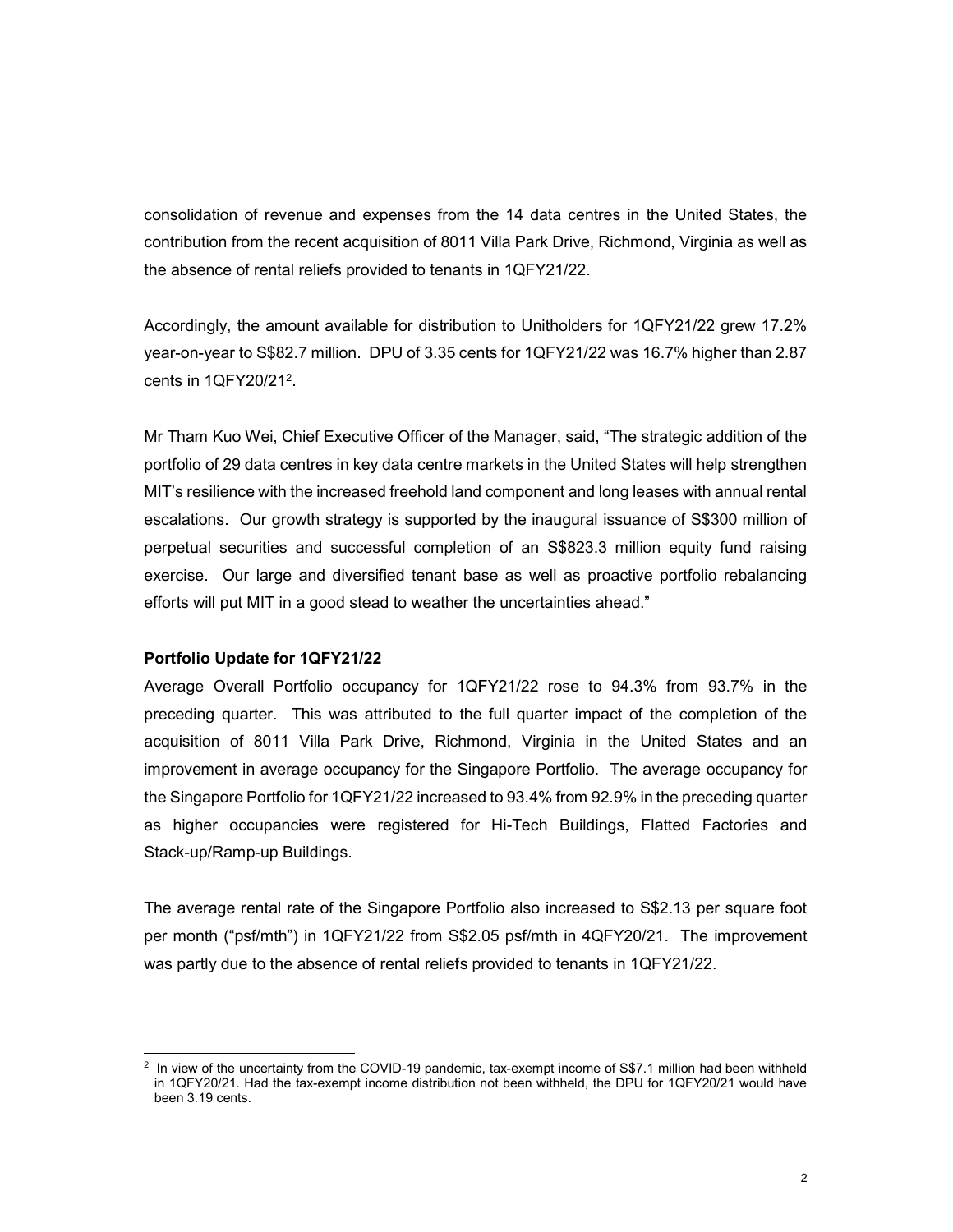#### Completion of the US\$1.32 billion Acquisition of 29 Data Centres

The portfolio acquisition of 29 data centres located in the United States was completed on 22 July 2021 at a purchase consideration of US\$1,320.0 million. With a total net lettable area of approximately 3.3 million square feet ("sq ft"), the 29 data centres are located across 18 states in the United States and are predominantly sited on freehold land. They are primarily leased on triple net basis with annual rental escalations from 1.5% to 3.0%.

#### Completion of the Divestment of 26A Ayer Rajah Crescent, Singapore

The divestment of 26A Ayer Rajah Crescent, Singapore was completed on 25 June 2021. The net divestment gains of S\$15.7 million will be distributed over eight quarters from 2QFY21/22.

#### Proactive Capital Management

In May 2021, the Manager issued S\$300 million of perpetual securities to strengthen MIT's balance sheet. The inaugural perpetual securities will bear an initial rate of distribution of 3.15% per annum for the first five years.

During the quarter, the Manager successfully raised gross proceeds of approximately S\$823.3 million to partially finance the US Portfolio Acquisition. This comprised approximately S\$512.9 million from the private placement and approximately S\$310.4 million from the preferential offering. MIT's weighted average all-in funding cost for 1QFY21/22 was 2.7%, with a healthy interest coverage ratio of 6.1 times $3$ .

#### **Outlook**

i,

The global economic outlook remains uncertain, with risks around the path of the pandemic and the possibility of financial stress amid large debt loads. Following a 3.5% contraction in 2020, the global economy is set to expand 5.6% in 2021. The recovery is expected to be uneven amid highly unequal vaccine access<sup>4</sup>.

The quarterly Singapore Commercial Credit Bureau's Business Optimism Index<sup>5</sup> marked expansionary business sentiments for the second consecutive quarter in 3Q2021. However,

<sup>&</sup>lt;sup>3</sup> Refers to the adjusted interest coverage ratio for the trailing 12 months.

<sup>4</sup> Source: Global Economic Prospects, June 2021, World Bank, 2021.

<sup>5</sup> Source: Singapore Commercial Credit Bureau, 3Q2021.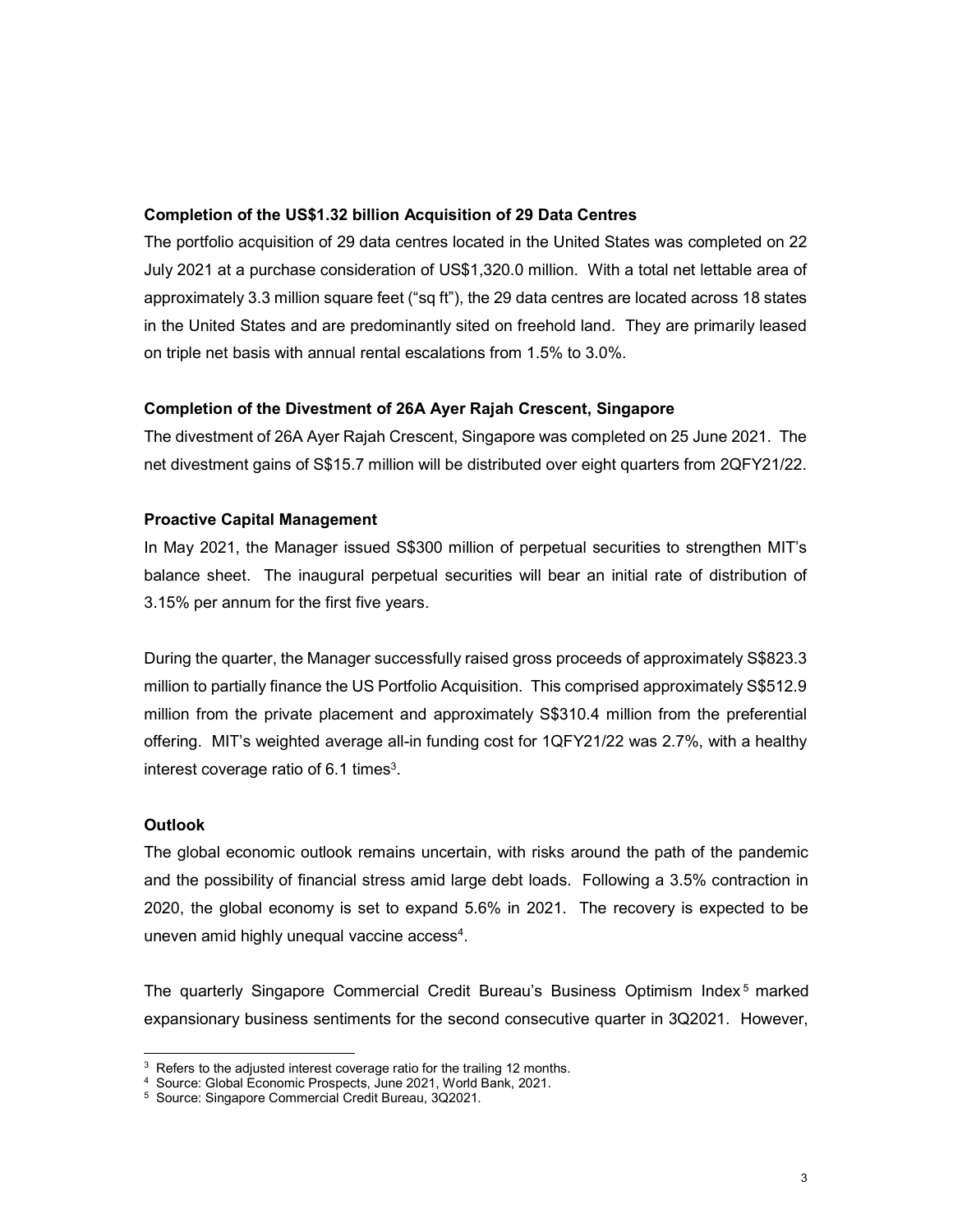the changes were limited to financial services, manufacturing and services sectors. The outlook for local businesses remains mixed and uneven across different sectors<sup>6</sup>.

According to 451 Research<sup>7</sup>, North America is the world's second largest data centre region, which accounted for about 30.5% of the global insourced and outsourced data centre space (by net operational sq ft). Leased data centre supply (by net operational sq ft) and demand (by net utilised sq ft) are expected to grow at a compound annual growth rate of 7% and 8% respectively between 2019 and 2025F. The pandemic has boosted data centre demand in the short and, potentially, long term. 451 Research also expected more demand for edge infrastructure and sustainable data centres as environmental concerns become more important to local governments and end users.

MIT's large and diversified tenant base with low dependence on any single tenant or trade sector will continue to underpin its portfolio resilience.

#### Distribution to Unitholders

On 28 June 2021, an advanced distribution of 2.21 cents per Unit for the period from 1 April 2021 to 31 May 2021 was paid to Unitholders on MIT's Unitholders register as at 31 May 2021, which was the date immediately prior to the issuance of the new units pursuant to the private placement<sup>8</sup>.

Unitholders will receive a distribution of 1.14 cents per Unit for the period from 1 June 2021 to 30 June 2021. The closure of MIT's transfer books and register of Unitholders will be at 5.00pm on 4 August 2021.

 6 Source: The Business Times, Singapore Business Sentiment Remains Positive for Q3: SCCB Survey, 14 June 2021.

<sup>7</sup> Source: North American Data Centre Market Overview, 451 Research/S&P Global Market Intelligence, 2021.

<sup>&</sup>lt;sup>8</sup> Details can be found in the announcement dated 1 June 2021 titled "Actual Advanced Distribution".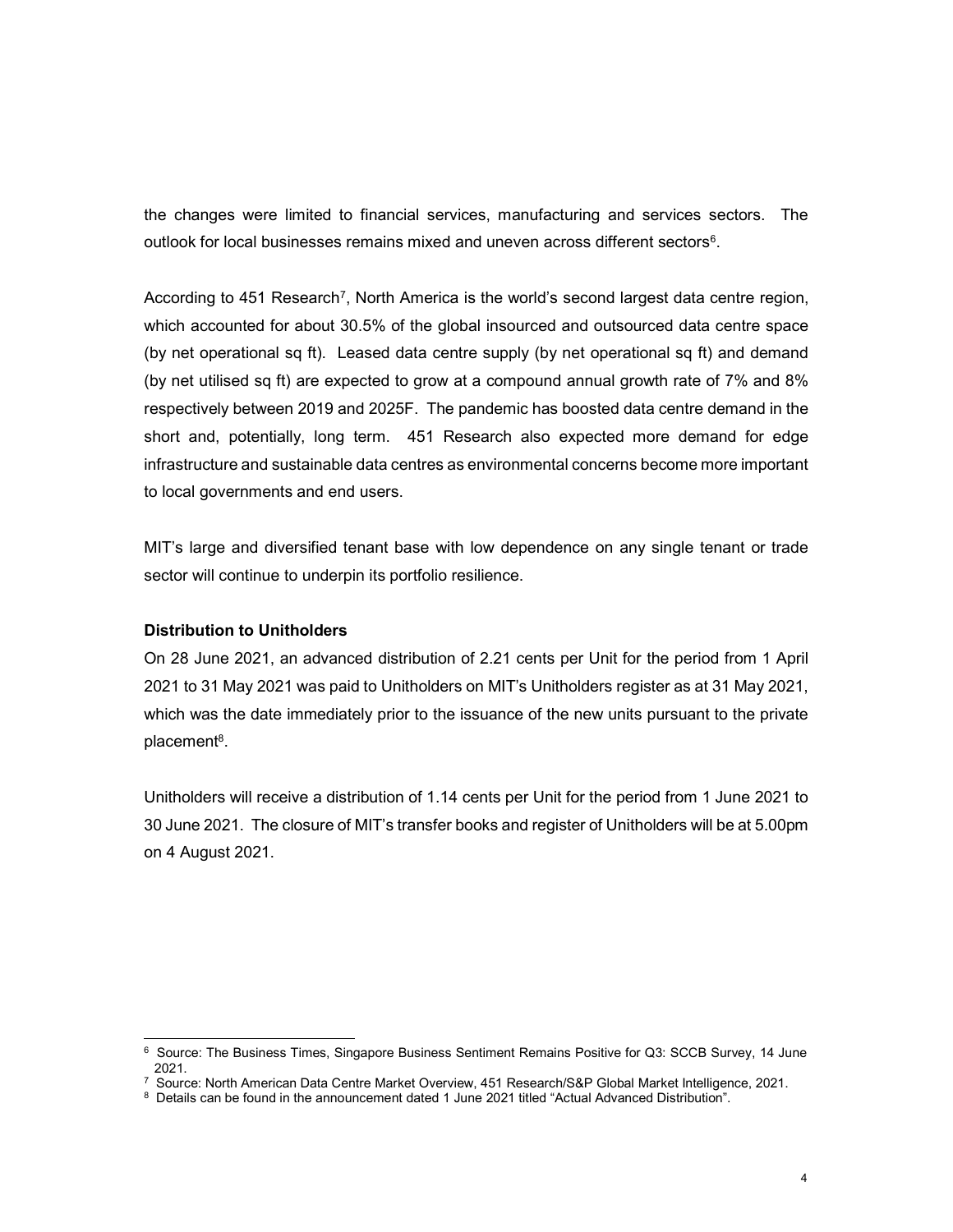For further information, please contact:

## Mapletree Industrial Trust Management Ltd.

Melissa TAN Director, Investor Relations Tel: +65 6377 6113 Email: melissa.tanhl@mapletree.com.sg CHENG Mui Lian Manager, Investor Relations Tel: +65 6377 4536 Email: cheng.muilian@mapletree.com.sg

Website: www.mapletreeindustrialtrust.com